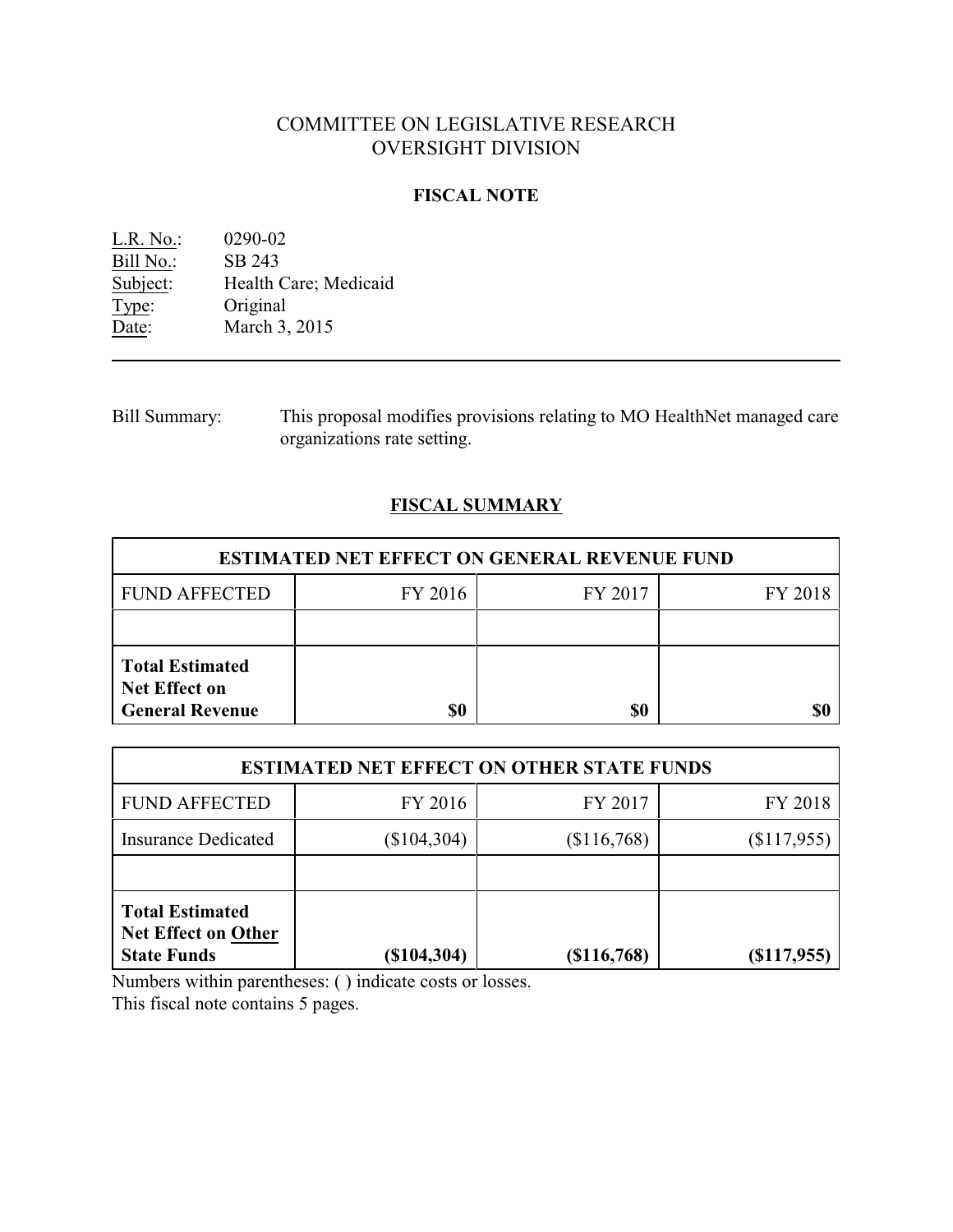L.R. No. 0290-02 Bill No. SB 243 Page 2 of 5 March 3, 2015

| <b>ESTIMATED NET EFFECT ON FEDERAL FUNDS</b>                        |         |         |         |  |
|---------------------------------------------------------------------|---------|---------|---------|--|
| <b>FUND AFFECTED</b>                                                | FY 2016 | FY 2017 | FY 2018 |  |
|                                                                     |         |         |         |  |
|                                                                     |         |         |         |  |
| <b>Total Estimated</b><br>Net Effect on All<br><b>Federal Funds</b> | \$0     | \$0     |         |  |

| <b>ESTIMATED NET EFFECT ON FULL TIME EQUIVALENT (FTE)</b>    |         |         |         |  |
|--------------------------------------------------------------|---------|---------|---------|--|
| <b>FUND AFFECTED</b>                                         | FY 2016 | FY 2017 | FY 2018 |  |
| <b>Insurance Dedicated</b>                                   |         |         |         |  |
|                                                              |         |         |         |  |
| <b>Total Estimated</b><br><b>Net Effect on</b><br><b>FTE</b> |         |         |         |  |

 $\boxtimes$  Estimated Net Effect (expenditures or reduced revenues) expected to exceed \$100,000 in any of the three fiscal years after implementation of the act.

| <b>ESTIMATED NET EFFECT ON LOCAL FUNDS</b>            |  |  |  |  |
|-------------------------------------------------------|--|--|--|--|
| FY 2016<br>FY 2017<br><b>FUND AFFECTED</b><br>FY 2018 |  |  |  |  |
| \$0<br>\$0<br><b>Local Government</b>                 |  |  |  |  |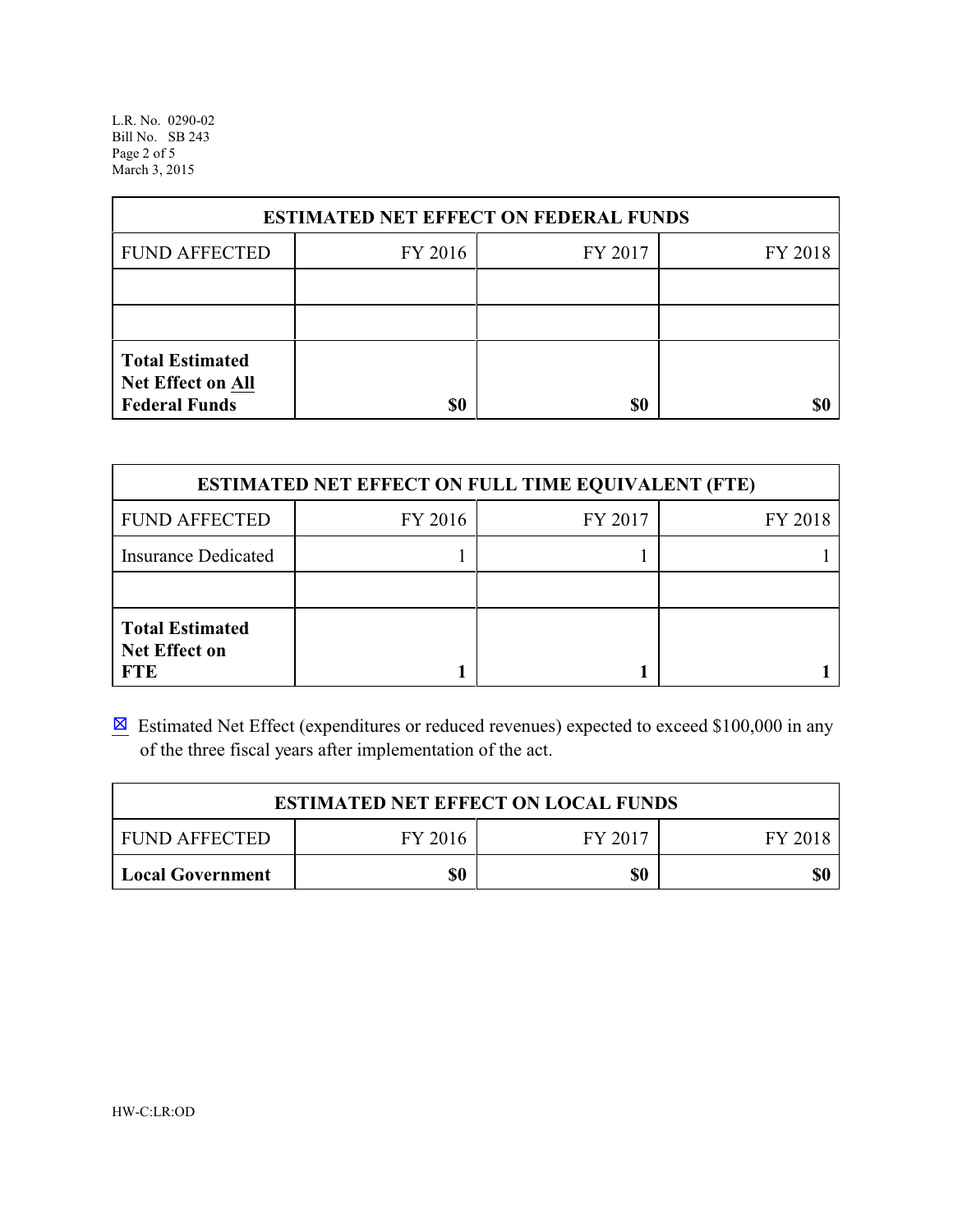L.R. No. 0290-02 Bill No. SB 243 Page 3 of 5 March 3, 2015

#### **FISCAL ANALYSIS**

### ASSUMPTION

Officials from the **Department of Insurance, Financial Institutions and Professional Registration (DIFP)** state due to this legislation, the department would need to increase its review and monitoring of Managed Care Organizations, which are licensed as HMO's, and track the medical loss ratio for the cumulative period to determine if a repayment is likely to occur. If a repayment should become likely, the analyst would have to determine the likelihood of insolvency and work with the Company to address any perceived deficiencies, determine sources of any additional funding, possibly place the company on additional monitoring, and/or recommend the Company be placed into rehabilitation. Due to the heightened scrutiny of these entities, an additional FTE at the Financial Examiner III level is needed. Costs to the Insurance Dedicated Fund are estimated to be \$104,304 for FY 2016; \$116,768 for FY 2017; and \$117,955 for FY 2018.

Officials from the **Department of Social Services, Mo HealthNet Division** and **Division of Legal Services** assume the proposal would not fiscally impact their agency.

| FISCAL IMPACT - State Government   | FY 2016<br>$(10 \text{ Mo.})$ | FY 2017       | FY 2018      |
|------------------------------------|-------------------------------|---------------|--------------|
| <b>INSURANCE DEDICATED FUND</b>    |                               |               |              |
| Costs - DIFP (§208.940)            |                               |               |              |
| Personal service                   | $(\$63,104)$                  | $(\$76,482)$  | $(\$77,247)$ |
| Fringe benefits                    | $(\$32,186)$                  | $(\$39,010)$  | $(\$39,400)$ |
| Equipment and supplies             | $(\$9,014)$                   | (\$1,276)     | (\$1,308)    |
| <b>Total Costs - DIFP</b>          | (\$104,304)                   | (\$116,768)   | (\$117,955)  |
| FTE Change - DIFP                  | 1 FTE                         | 1 FTE         | 1 FTE        |
| <b>ESTIMATED NET EFFECT ON THE</b> |                               |               |              |
| <b>INSURANCE DEDICATED FUND</b>    | (\$104,304)                   | $(\$116,768)$ | (S117, 955)  |
| Estimated Net FTE Effect on the    |                               |               |              |
| Insurance Dedicated Fund           | 1 FTE                         | L FTE         | <b>FTE</b>   |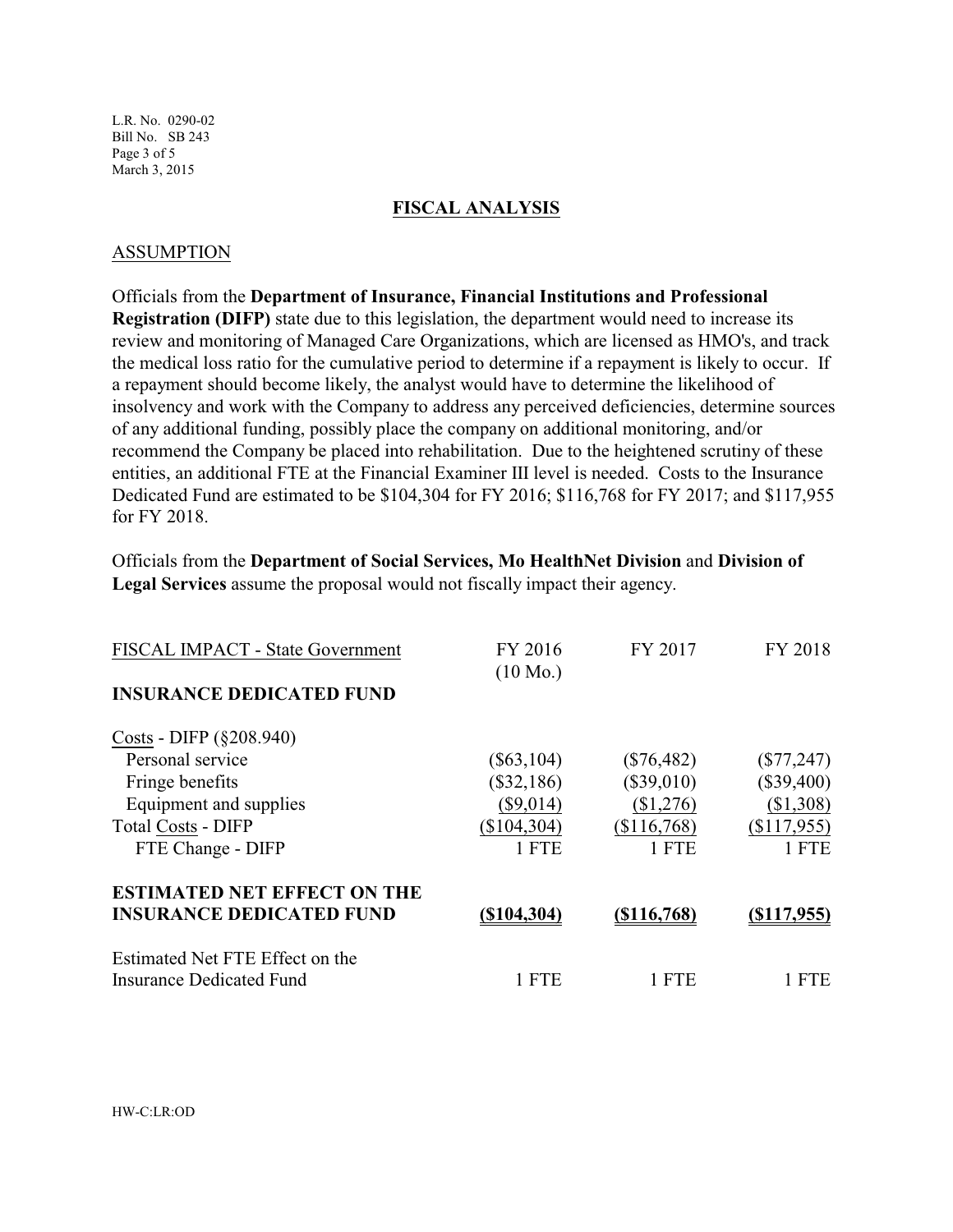L.R. No. 0290-02 Bill No. SB 243 Page 4 of 5 March 3, 2015

| FISCAL IMPACT - Local Government | FY 2016<br>$(10 \text{ Mo.})$ | FY 2017    | FY 2018    |
|----------------------------------|-------------------------------|------------|------------|
|                                  | <u>\$0</u>                    | <u>\$0</u> | <u>\$0</u> |

### FISCAL IMPACT - Small Business

No direct fiscal impact to small businesses would be expected as a result of this proposal.

### FISCAL DESCRIPTION

This proposal modifies provisions relating to MO HealthNet managed care organizations rate setting.

Managed care organizations are required to maintain medical loss ratios of at least 85%, as defined by the National Association of Insurance Commissioners, for MO HealthNet operations. If a managed care organization's medical loss ratio falls below 85% over a cumulative period of 3 years, the organization shall be required to refund a portion of the capitation rates paid to the managed care plan in a tiered amount equal to the difference between the plan's medical loss ratio and 85% of the capitated payment to the managed care organization. When the medical loss ratio is between 85% and 80%, then 25% percent of the tier shall be returned to the state. When the medical loss ratio is less than 80%, then 75% of the tier shall be returned to the state.

This proposal also provides that for services that do not meet the definition of emergency services, a Medicaid managed care organization shall be required to reimburse out of network providers at the published MO HealthNet Medicaid fee-for-service schedule at the time of the service. A Medicaid managed care organization shall document three good faith attempts to include the provider in their network, using their standard participating provider agreement and fee schedule.

This legislation is not federally mandated, would not duplicate any other program and would not require additional capital improvements or rental space.